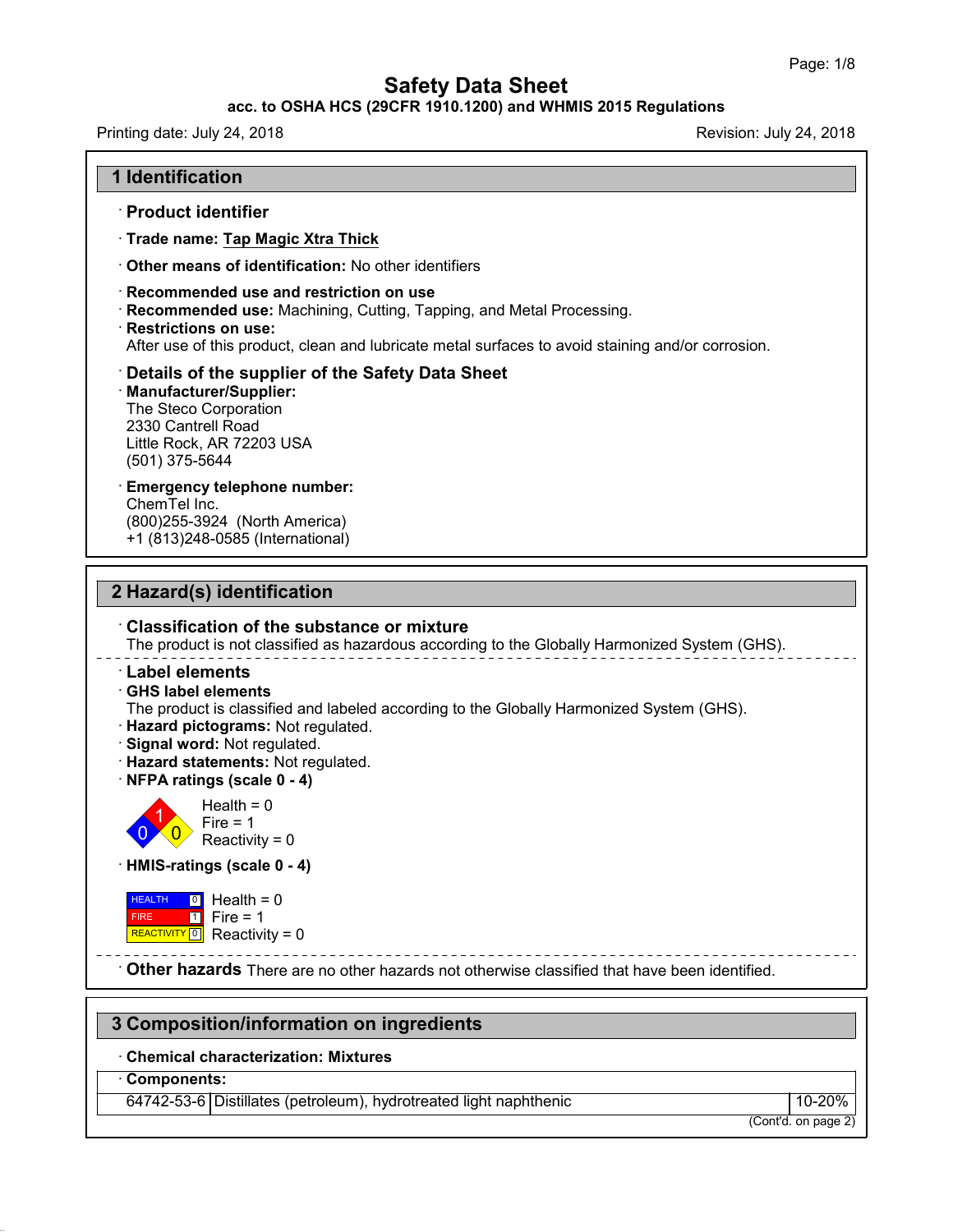**acc. to OSHA HCS (29CFR 1910.1200) and WHMIS 2015 Regulations**

Printing date: July 24,2018 Revision: July 24,2018

**Trade name: Tap Magic Xtra Thick**

(Cont'd. of page 1)

**Asp. Tox. 1, H304** 

### · **Additional information:**

For the listed ingredient(s), the identity and/or exact percentage(s) are being withheld as a trade secret. For the wording of the listed Hazard Statements, refer to section 16.

### **4 First-aid measures**

### · **Description of first aid measures**

· **After inhalation:** Supply fresh air; consult doctor in case of complaints.

### · **After skin contact:**

Wash with soap and water.

If skin irritation is experienced, consult a doctor.

#### · **After eye contact:**

Remove contact lenses if worn.

Rinse opened eye for several minutes under running water. If symptoms persist, consult a doctor.

#### · **After swallowing:**

Rinse out mouth and then drink plenty of water.

Do not induce vomiting; immediately call for medical help.

· **Most important symptoms and effects, both acute and delayed:**

Gastric or intestinal disorders when ingested.

**Coughing** 

**Dizziness** 

· **Indication of any immediate medical attention and special treatment needed:**

If swallowed, gastric irrigation with added, activated carbon.

If medical advice is needed, have product container or label at hand.

## **5 Fire-fighting measures**

### · **Extinguishing media**

### · **Suitable extinguishing agents:**

The product is not flammable.

Use fire fighting measures that suit the environment.

· **For safety reasons unsuitable extinguishing agents:** Water stream.

· **Special hazards arising from the substance or mixture**

During heating or in case of fire poisonous gases are produced.

· **Advice for firefighters**

### · **Protective equipment:**

Wear self-contained respiratory protective device.

Wear fully protective suit.

### **6 Accidental release measures**

· **Personal precautions, protective equipment and emergency procedures** Ensure adequate ventilation.

For large spills, wear protective clothing.

For large spills, use respiratory protective device against the effects of fumes/dust/aerosol.

### · **Environmental precautions**

47.0.13

(Cont'd. on page 3)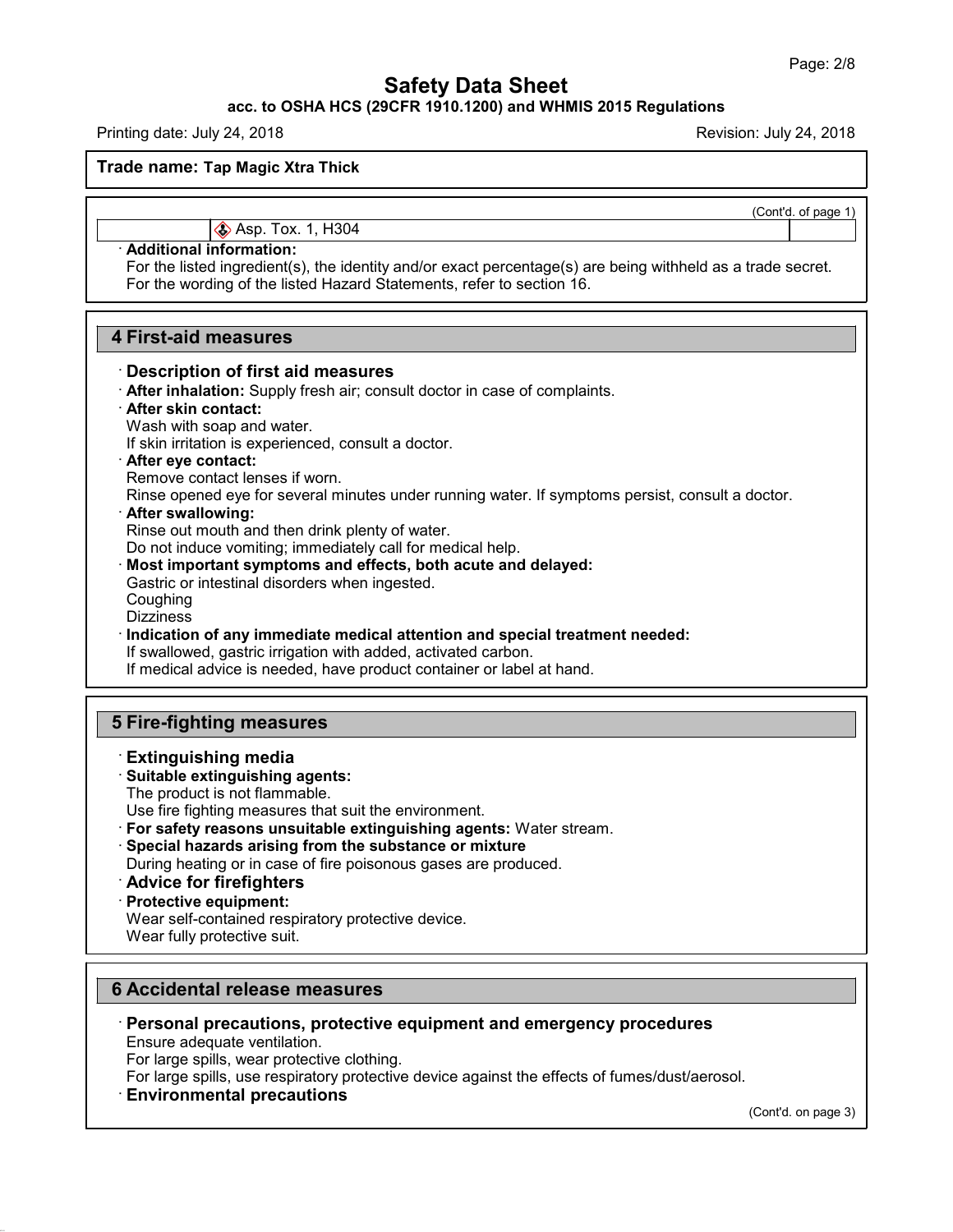### **acc. to OSHA HCS (29CFR 1910.1200) and WHMIS 2015 Regulations**

Printing date: July 24,2018 Revision: July 24,2018

### **Trade name: Tap Magic Xtra Thick**

(Cont'd. of page 2)

Avoid release to the environment.

Prevent from spreading (e.g. by damming-in or oil barriers).

### · **Methods and material for containment and cleaning up**

Use inert material (clay, sawdust, kaolin) to absorb material and sweep up. Prevent spilled material from entering sewers, drains, bodies of water.

Send for recovery or disposal in suitable receptacles.

### · **Reference to other sections**

See Section 7 for information on safe handling.

See Section 8 for information on personal protection equipment.

See Section 13 for disposal information.

## **7 Handling and storage**

### · **Handling**

- · **Precautions for safe handling:**
- Use only in well ventilated areas.

Keep out of reach of children.

Avoid breathing mist, vapors, or spray.

· **Information about protection against explosions and fires:** No special measures required.

### · **Conditions for safe storage, including any incompatibilities**

· **Requirements to be met by storerooms and receptacles:**

Store in cool, dry conditions in well sealed receptacles.

- · **Information about storage in one common storage facility:** Store away from foodstuffs. Store away from oxidizing agents.
- · **Specific end use(s)** No relevant information available.

## **8 Exposure controls/personal protection**

- · **Control parameters**
- · **Components with limit values that require monitoring at the workplace:**

The product does not contain any relevant quantities of materials with critical values that have to be monitored at the workplace.

### · **Exposure controls**

### · **General protective and hygienic measures:**

The usual precautionary measures for handling chemicals should be followed.

Keep away from foodstuffs, beverages and feed.

Wash hands before breaks and at the end of work.

Pregnant women should strictly avoid inhalation or skin contact.

· **Engineering controls:** Provide adequate ventilation.

· **Breathing equipment:** Not required under normal conditions of use.

· **Protection of hands:**

Gloves are advised for repeated or prolonged contact.

Wear protective gloves to handle contents of damaged or leaking units.

· **Eye protection:**

47.0.13

(Cont'd. on page 4)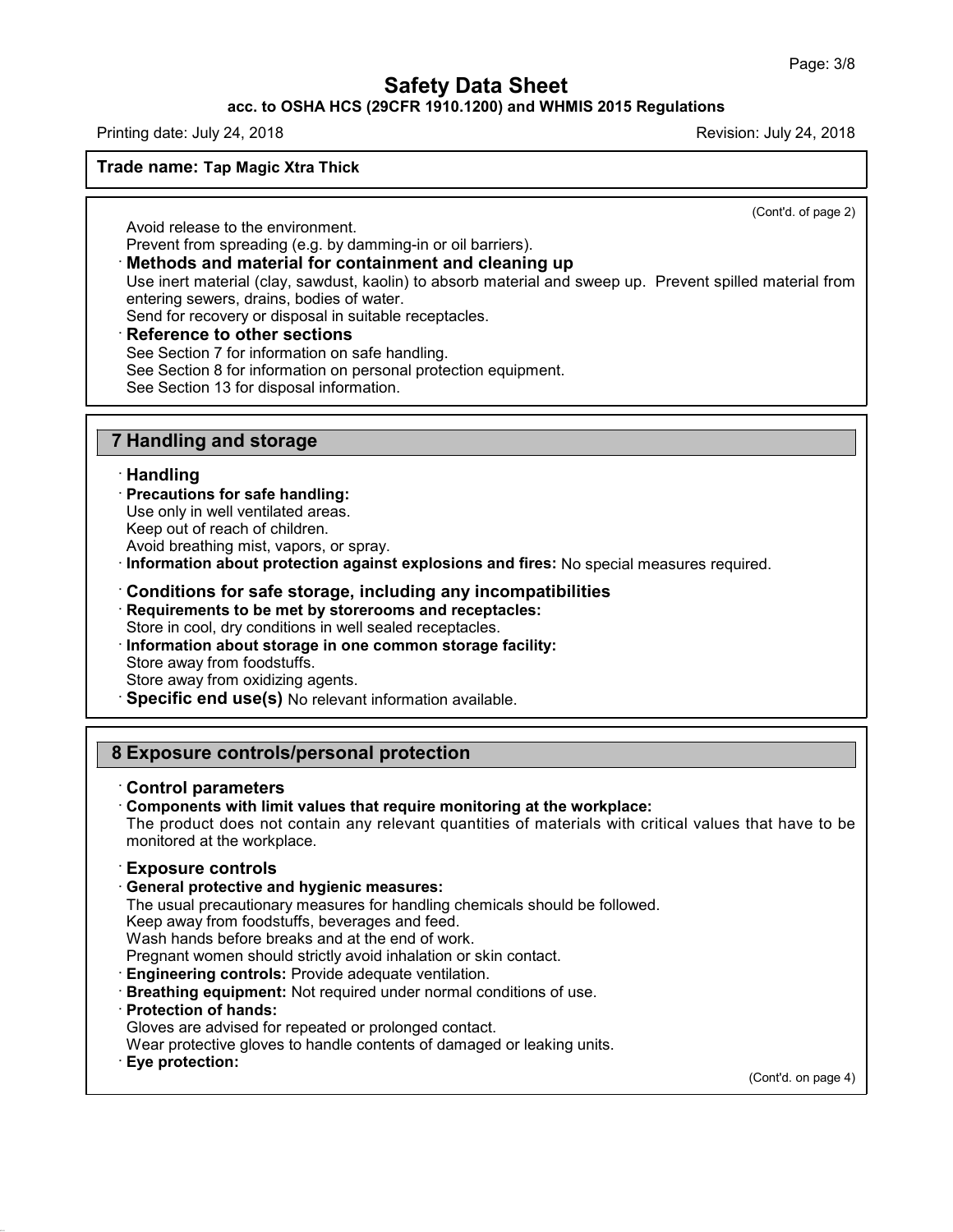# **acc. to OSHA HCS (29CFR 1910.1200) and WHMIS 2015 Regulations**

Printing date: July 24, 2018 **Printing date: July 24, 2018** Revision: July 24, 2018

### **Trade name: Tap Magic Xtra Thick**

(Cont'd. of page 3)

47.0.13

Safety glasses

Follow relevant national guidelines concerning the use of protective eyewear.

· **Body protection:** Protection may be required for spills.

· **Limitation and supervision of exposure into the environment** No relevant information available.

· **Risk management measures** No relevant information available.

| 9 Physical and chemical properties                         |                                               |  |
|------------------------------------------------------------|-----------------------------------------------|--|
| Information on basic physical and chemical properties      |                                               |  |
| · Appearance:                                              |                                               |  |
| Form:                                                      | Liquid                                        |  |
| Color:                                                     | Amber colored                                 |  |
| Odor:<br><b>Odor threshold:</b>                            | Mild                                          |  |
|                                                            | Not determined.                               |  |
| pH-value:                                                  | Not determined.                               |  |
| · Melting point/Melting range:                             | Not determined.                               |  |
| <b>Boiling point/Boiling range:</b>                        | Not determined.                               |  |
| · Flash point:                                             | >150 °C (>302 °F)                             |  |
| · Flammability (solid, gaseous):                           | Not applicable.                               |  |
| · Auto-ignition temperature:                               | Not determined.                               |  |
| <b>Decomposition temperature:</b>                          | Not determined.                               |  |
| Danger of explosion:                                       | Product does not present an explosion hazard. |  |
| <b>Explosion limits</b>                                    |                                               |  |
| Lower:                                                     | Not determined.                               |  |
| Upper:                                                     | Not determined.                               |  |
| Oxidizing properties:                                      | Non-oxidizing.                                |  |
| · Vapor pressure:                                          | Not determined.                               |  |
| · Density:                                                 |                                               |  |
| <b>Relative density:</b>                                   | 1.3                                           |  |
| Vapor density:                                             | Not determined.                               |  |
| <b>Evaporation rate:</b>                                   | Not determined.                               |  |
| · Solubility in / Miscibility with                         |                                               |  |
| Water:                                                     | Not miscible or difficult to mix.             |  |
| · Partition coefficient (n-octanol/water): Not determined. |                                               |  |
| · Viscosity                                                |                                               |  |
| Dynamic:                                                   | Not determined.                               |  |
| Kinematic at 50 °C (122 °F):                               | 1100 mm $\frac{2}{s}$                         |  |
| <b>Other information</b>                                   | No relevant information available.            |  |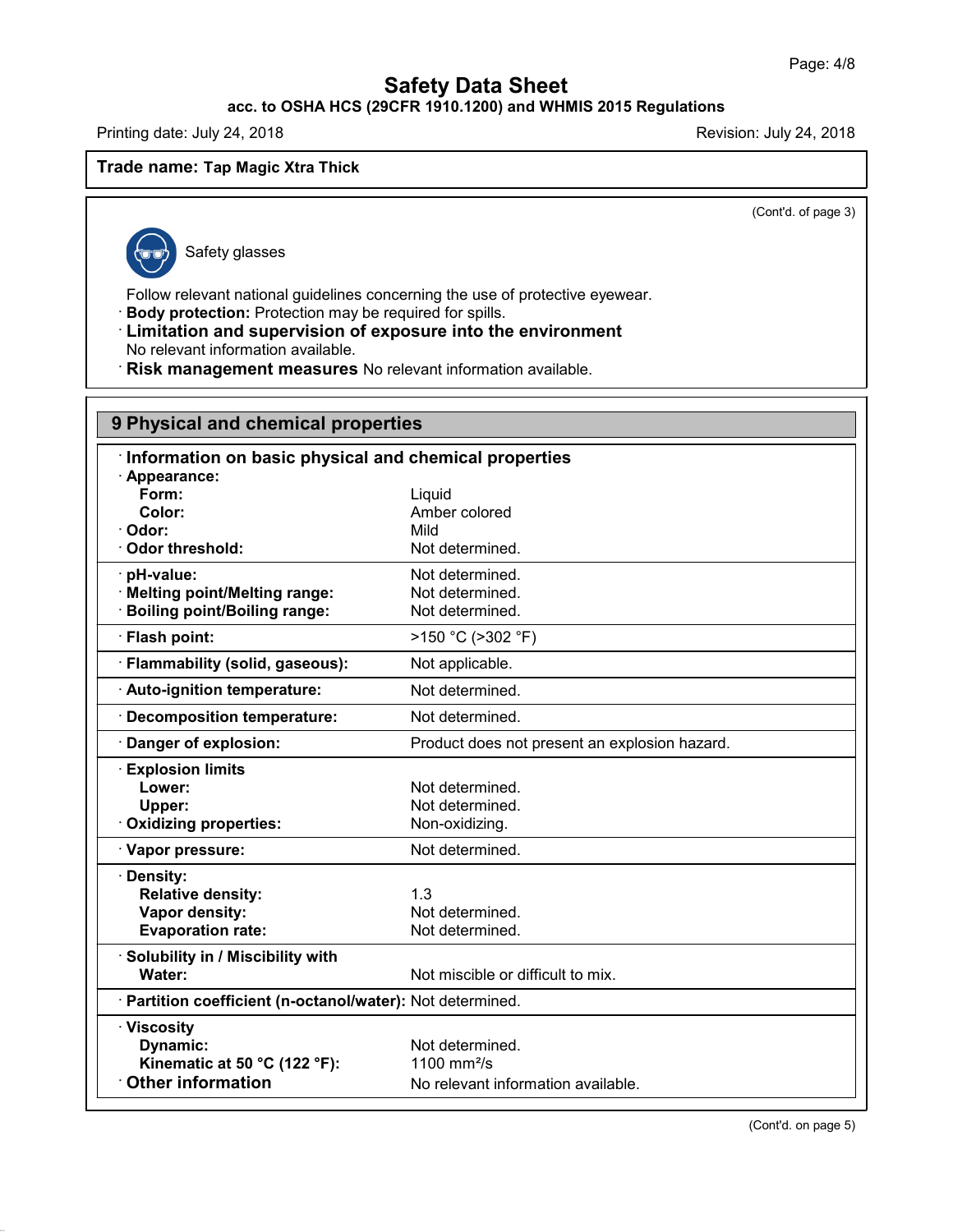### **acc. to OSHA HCS (29CFR 1910.1200) and WHMIS 2015 Regulations**

Printing date: July 24,2018 Revision: July 24,2018

### **Trade name: Tap Magic Xtra Thick**

(Cont'd. of page 4)

## **10 Stability and reactivity**

- · **Reactivity:** No relevant information available.
- · **Chemical stability:** Stable under normal temperatures and pressures.
- · **Thermal decomposition / conditions to be avoided:**
- No decomposition if used and stored according to specifications.

#### · **Possibility of hazardous reactions**

Reacts with strong alkali.

Reacts with strong oxidizing agents.

Toxic fumes may be released if heated above the decomposition point.

Reacts with certain metals.

- · **Conditions to avoid** Excessive heat.
- · **Incompatible materials** No relevant information available.
- · **Hazardous decomposition products**

Under fire conditions only:

Chlorine compounds

Halogenated hydrocarbons

### **11 Toxicological information**

### · **Information on toxicological effects**

· **Acute toxicity:** Based on available data, the classification criteria are not met.

- · **LD/LC50 values that are relevant for classification:** None.
- · **Primary irritant effect:**
- · **On the skin:** Based on available data, the classification criteria are not met.
- · **On the eye:** Based on available data, the classification criteria are not met.
- · **Sensitization:** Based on available data, the classification criteria are not met.

### · **IARC (International Agency for Research on Cancer):**

None of the ingredients are listed.

### · **NTP (National Toxicology Program):**

None of the ingredients are listed.

### · **OSHA-Ca (Occupational Safety & Health Administration):**

None of the ingredients are listed.

### · **Probable route(s) of exposure:**

Ingestion.

Inhalation.

47.0.13

Eye contact.

Skin contact.

- · **Germ cell mutagenicity:** Based on available data, the classification criteria are not met.
- · **Carcinogenicity:** Based on available data, the classification criteria are not met.
- · **Reproductive toxicity:** Based on available data, the classification criteria are not met.
- · **STOT-single exposure:** Based on available data, the classification criteria are not met.
- · **STOT-repeated exposure:** Based on available data, the classification criteria are not met.
- · **Aspiration hazard:** Based on available data, the classification criteria are not met.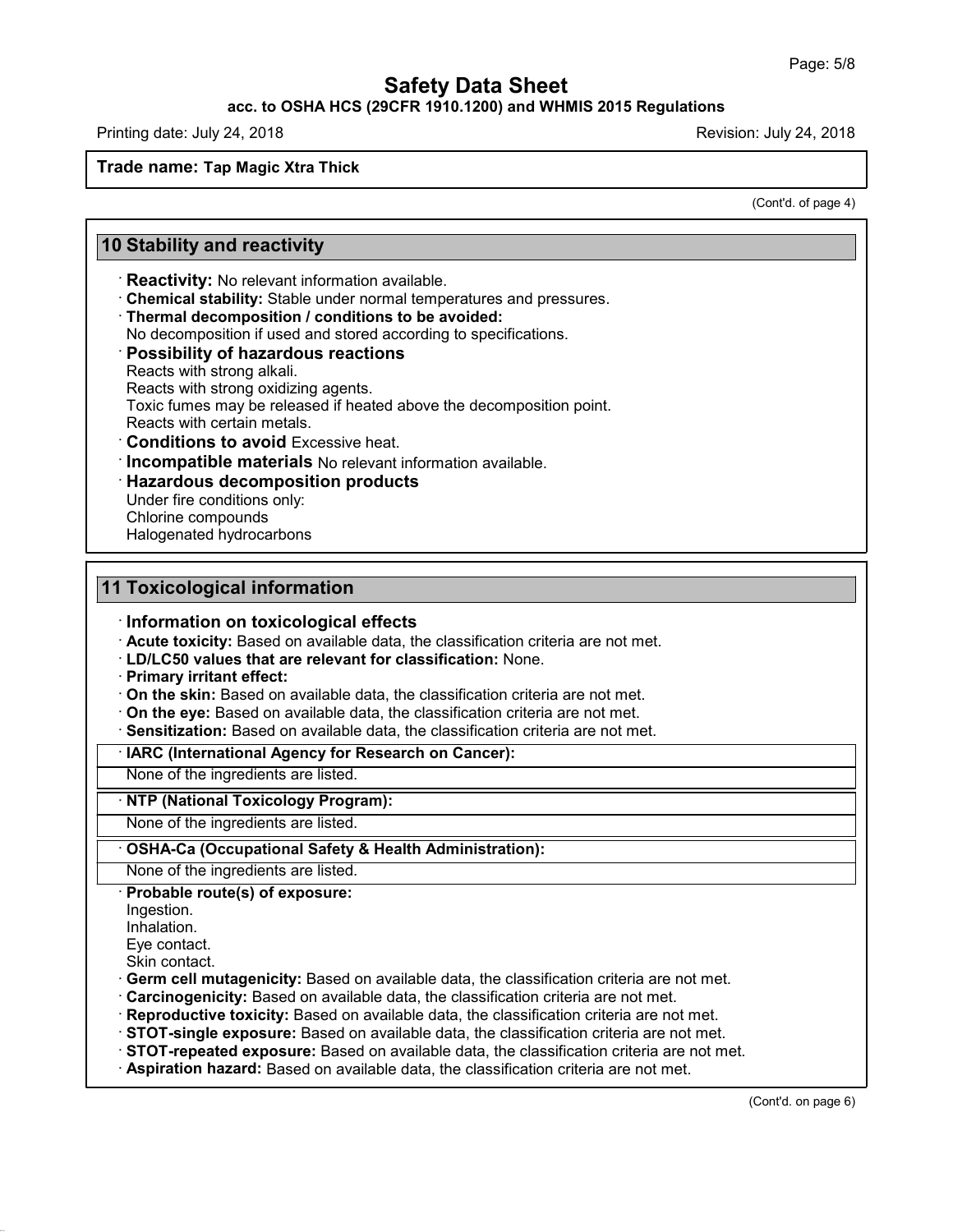### **acc. to OSHA HCS (29CFR 1910.1200) and WHMIS 2015 Regulations**

Printing date: July 24,2018 Revision: July 24,2018

### **Trade name: Tap Magic Xtra Thick**

(Cont'd. of page 5)

### **12 Ecological information**

### · **Toxicity**

· **Aquatic toxicity** No relevant information available.

- · **Persistence and degradability** No relevant information available.
- · **Bioaccumulative potential:** No relevant information available.
- · **Mobility in soil:** No relevant information available.
- · **Additional ecological information**
- · **General notes:** Avoid release to the environment.

### · **Results of PBT and vPvB assessment**

- · **PBT:** Not applicable.
- · **vPvB:** Not applicable.
- · **Other adverse effects** No relevant information available.

### **13 Disposal considerations**

### · **Waste treatment methods**

· **Recommendation:**

47.0.13

The user of this material has the responsibility to dispose of unused material, residues and containers in compliance with all relevant local, state and federal laws and regulations regarding treatment, storage and disposal for hazardous and nonhazardous wastes.

### · **Uncleaned packagings**

· **Recommendation:** Disposal must be made according to official regulations.

| 14 Transport information                                                          |                 |
|-----------------------------------------------------------------------------------|-----------------|
| $\cdot$ UN-Number<br>· DOT, ADR, IMDG, IATA                                       | Not regulated.  |
| $\cdot$ UN proper shipping name<br>· DOT, ADR, IMDG, IATA                         | Not regulated.  |
| Transport hazard class(es)                                                        |                 |
| $\cdot$ DOT, ADR, IMDG, IATA<br>· Class                                           | Not regulated.  |
| · Packing group<br>· DOT, ADR, IMDG, IATA                                         | Not regulated.  |
| <b>Environmental hazards</b><br>· Marine pollutant:                               | No.             |
| <b>Special precautions for user</b>                                               | Not applicable. |
| Transport in bulk according to Annex II of<br><b>MARPOL73/78 and the IBC Code</b> | Not applicable. |

(Cont'd. on page 7)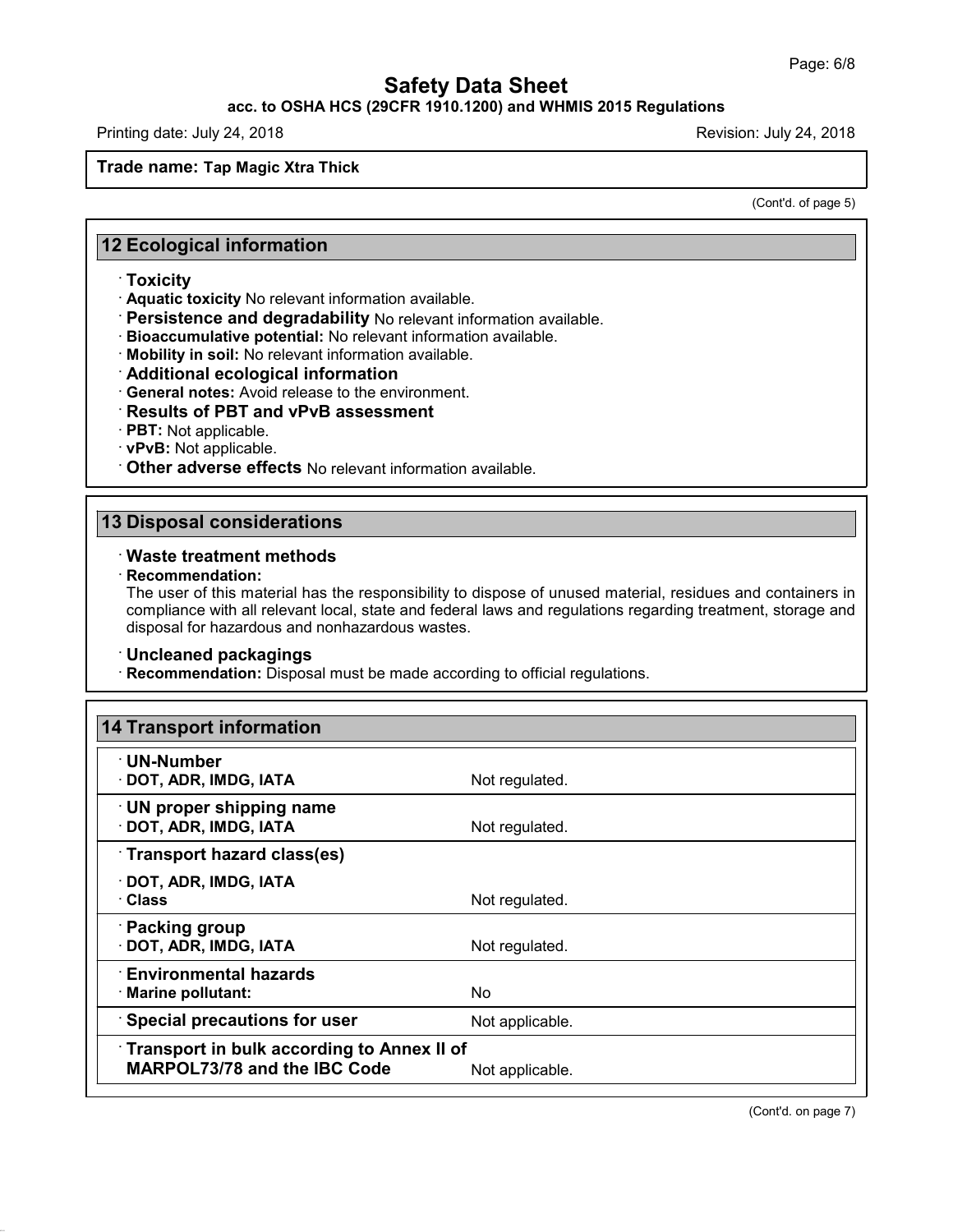**acc. to OSHA HCS (29CFR 1910.1200) and WHMIS 2015 Regulations**

Printing date: July 24, 2018 **Printing date: July 24, 2018** Revision: July 24, 2018

### **Trade name: Tap Magic Xtra Thick**

(Cont'd. of page 6)

| mixture<br>· United States (USA)<br>· SARA | $\cdot$ Safety, health and environmental regulations/legislation specific for the substance or |
|--------------------------------------------|------------------------------------------------------------------------------------------------|
|                                            | · Section 302 (extremely hazardous substances):                                                |
|                                            | None of the ingredients are listed.                                                            |
|                                            | · Section 355 (extremely hazardous substances):                                                |
|                                            | None of the ingredients are listed.                                                            |
|                                            | · Section 313 (Specific toxic chemical listings):                                              |
|                                            | None of the ingredients are listed.                                                            |
|                                            | · TSCA (Toxic Substances Control Act)                                                          |
|                                            | All ingredients are listed.                                                                    |
|                                            | · Proposition 65 (California)                                                                  |
|                                            | Chemicals known to cause cancer:                                                               |
|                                            | None of the ingredients are listed.                                                            |
|                                            | Chemicals known to cause developmental toxicity for females:                                   |
|                                            | None of the ingredients are listed.                                                            |
|                                            | Chemicals known to cause developmental toxicity for males:                                     |
|                                            | None of the ingredients are listed.                                                            |
|                                            | Chemicals known to cause developmental toxicity:                                               |
|                                            | None of the ingredients are listed.                                                            |
|                                            | <b>EPA (Environmental Protection Agency):</b>                                                  |
|                                            | None of the ingredients are listed.                                                            |
|                                            | · IARC (International Agency for Research on Cancer):                                          |
|                                            | None of the ingredients are listed.                                                            |
|                                            | Canadian Domestic Substances List (DSL) (Substances not listed.):                              |

# **16 Other information**

This information is based on our present knowledge. However, this shall not constitute a guarantee for any specific product features and shall not establish a legally valid contractual relationship.

### · **Abbreviations and acronyms:**

ADR: European Agreement concerning the International Carriage of Dangerous Goods by Road

- IMDG: International Maritime Code for Dangerous Goods
- DOT: US Department of Transportation
- IATA: International Air Transport Association
- CAS: Chemical Abstracts Service (division of the American Chemical Society)
- LC50: Lethal concentration, 50 percent
- LD50: Lethal dose, 50 percent

47.0.13

- PBT: Persistant, Bio-accumulable, Toxic
- vPvB: very Persistent and very Bioaccumulative

(Cont'd. on page 8)